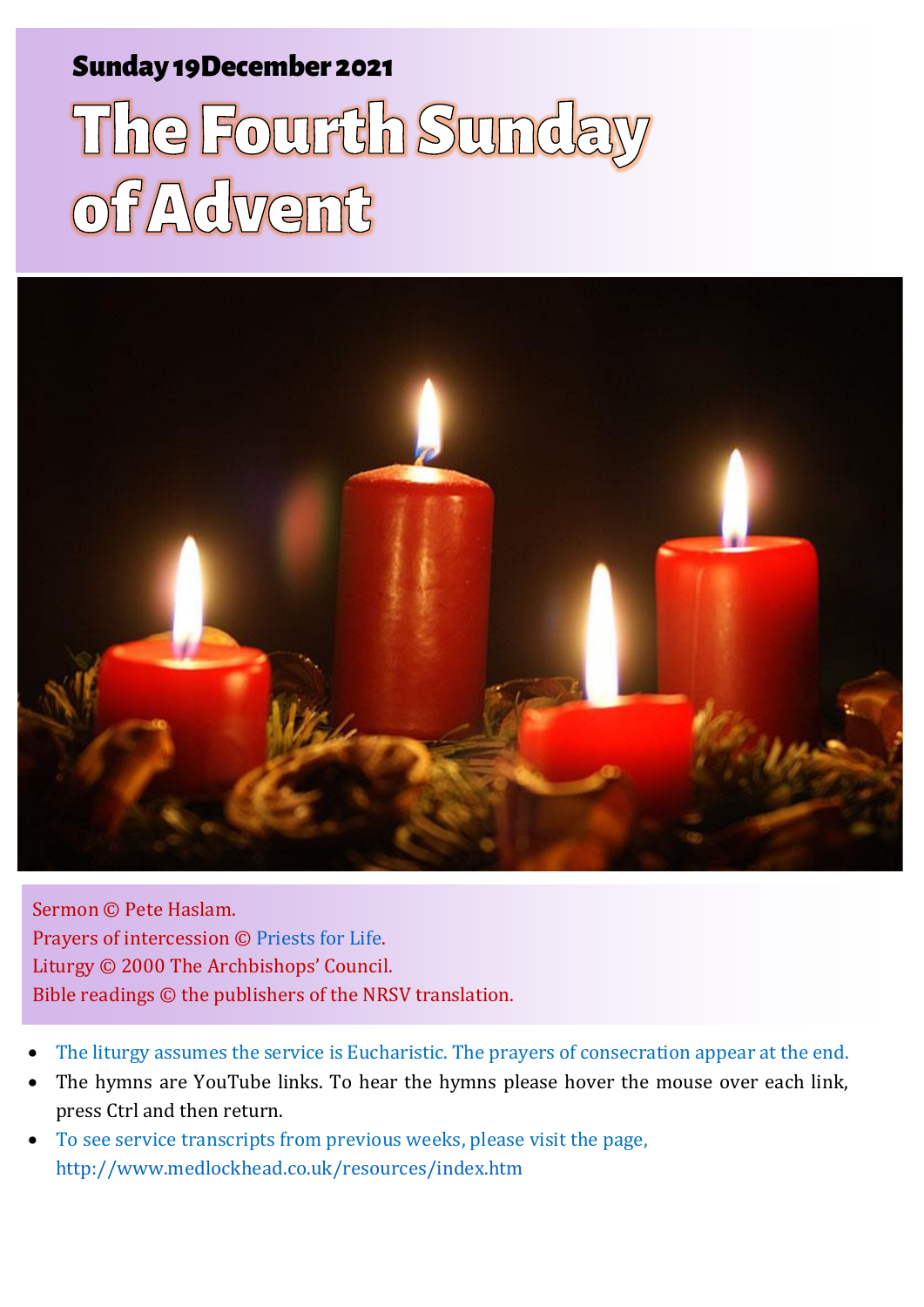#### **Introduction and welcome**

|  |  | <b>HYMN 1 Infant holy, infant lowly</b> |  |
|--|--|-----------------------------------------|--|
|  |  |                                         |  |

(click on this link to hear the hymn)

# **The Welcome**

In the name of the Father, and of the Son, and of the Holy Spirit

All **Amen.**

The Lord be with you

All **And also with you.**

## **The Preparation**

All **Almighty God,**

**to whom all hearts are open, all desires known, and from whom no secrets are hidden: cleanse the thoughts of our hearts by the inspiration of your Holy Spirit, that we may perfectly love you, and worthily magnify your holy name; through Christ our Lord. Amen.**

Our Lord Jesus Christ said:

The first commandment is this: 'Hear, O Israel, the Lord our God is the only Lord. You shall love the Lord your God with all your heart, with all your soul, with all your mind, and with all your strength.'

And the second is this: 'Love your neighbour as yourself.' There is no other commandment greater than these. On these two commandments hang all the law and the prophets.

#### All **Amen. Lord, have mercy.**

When the Lord comes he will bring to light things now hidden in darkness and will disclose the purposes of the heart.

Therefore, in the light of Christ,

let us confess our sins in penitence and faith,

firmly resolved to keep God's commandments

and to live in love and peace with all.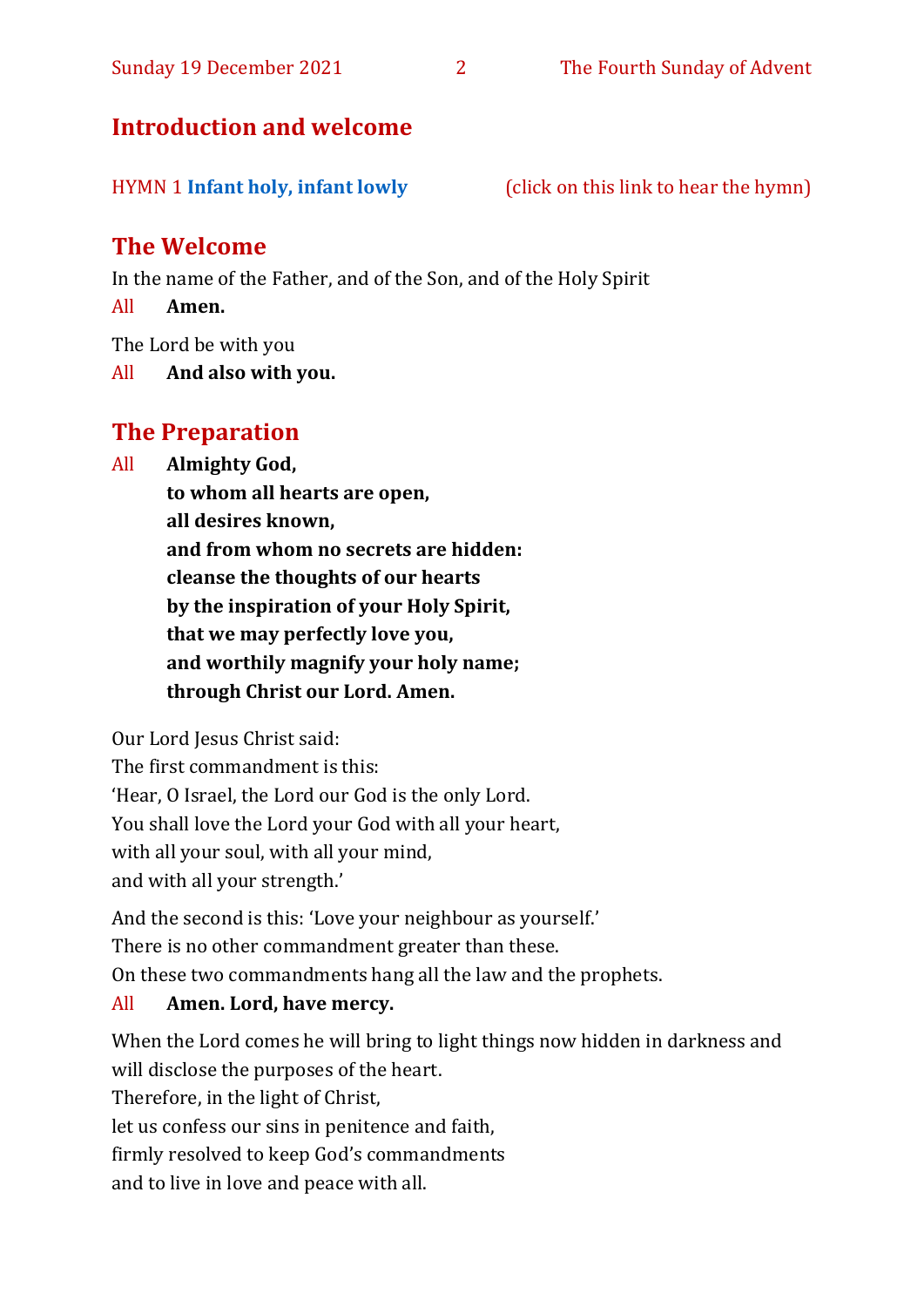All **Almighty God, our heavenly Father, we have sinned against you and against our neighbour in thought and word and deed, through negligence, through weakness, through our own deliberate fault. We are truly sorry and repent of all our sins. For the sake of your Son Jesus Christ, who died for us, forgive us all that is past and grant that we may serve you in newness of life to the glory of your name. Amen.**

Almighty God,

who forgives all who truly repent, have mercy upon you, pardon and deliver you from all your sins, confirm and strengthen you in all goodness, and keep you in life eternal; through Jesus Christ our Lord. All **Amen.**

# **The Collect for the Fourth Sunday of Advent**

God our redeemer, who prepared the Blessed Virgin Mary to be the mother of your Son: grant that, as she looked for his coming as our saviour, so we may be ready to greet him when he comes again as our judge; who is alive and reigns with you, in the unity of the Holy Spirit, one God, now and for ever.

All **Amen.**

# **First reading**

A reading from the First Book of Kings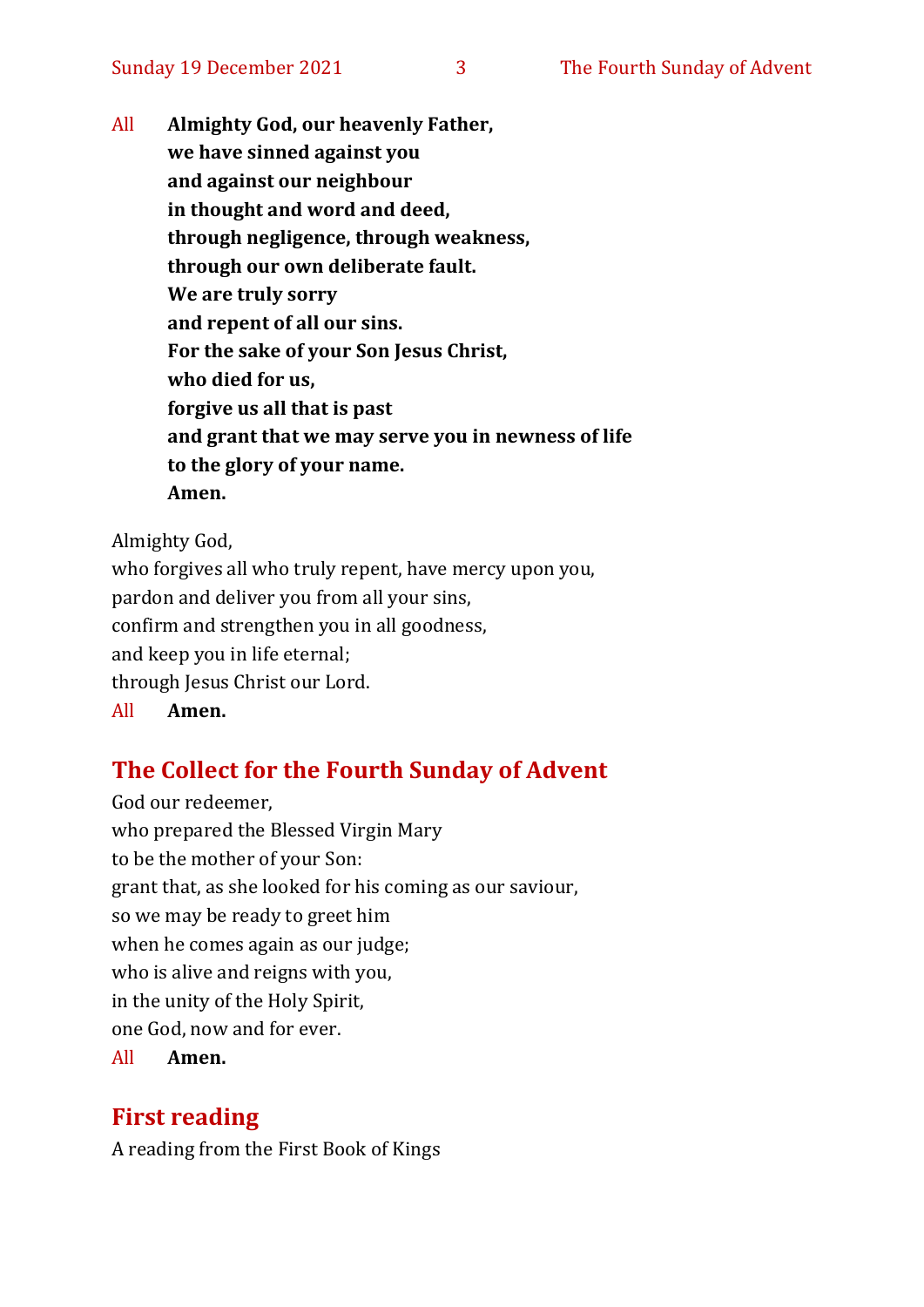Now you are walled around with a wall; siege is laid against us; with a rod they strike the ruler of Israel upon the cheek. But you, O Bethlehem of Ephrathah, who are one of the little clans of Judah, from you shall come forth for me one who is to rule in Israel, whose origin is from of old, from ancient days. Therefore he shall give them up until the time when she who is in labour has brought forth; then the rest of his kindred shall return to the people of Israel. And he shall stand and feed his flock in the strength of the Lord, in the majesty of the name of the Lord his God. And they shall live secure, for now he shall be great to the ends of the earth; and he shall be the one of peace. If the Assyrians come into our land and tread upon our soil, we will raise against them seven shepherds and eight installed as rulers. *Micah 5:1–5*

This is the Word of the Lord

All **Thanks be to God.**

## **Second reading**

A reading from the Letter to the Hebrews

When Christ came into the world, he said, 'Sacrifices and offerings you have not desired, but a body you have prepared for me; in burnt offerings and sin offerings you have taken no pleasure. Then I said, "See, God, I have come to do your will, O God" (in the scroll of the book it is written of me).' When he said above, 'You have neither desired nor taken pleasure in sacrifices and offerings and burnt offerings and sin offerings' (these are offered according to the law), he added, 'See, I have come to do your will.' He abolishes the first in order to establish the second. And it is by God's will that we have been sanctified through the offering of the body of Jesus Christ once for all. *Hebrews 10:5–10*

This is the Word of the Lord

All **Thanks be to God.**

HYMN 2 **[Gaudate](https://www.youtube.com/watch?v=RXrdfTSLWCY)** (please click on this link to hear the hymn)

# **Gospel reading**

Hear the Gospel of our Lord Jesus Christ according to Luke

#### All **Glory to you O Lord.**

In those days Mary set out and went with haste to a Judean town in the hill country, where she entered the house of Zechariah and greeted Elizabeth. When Elizabeth heard Mary's greeting, the child leaped in her womb. And Elizabeth was filled with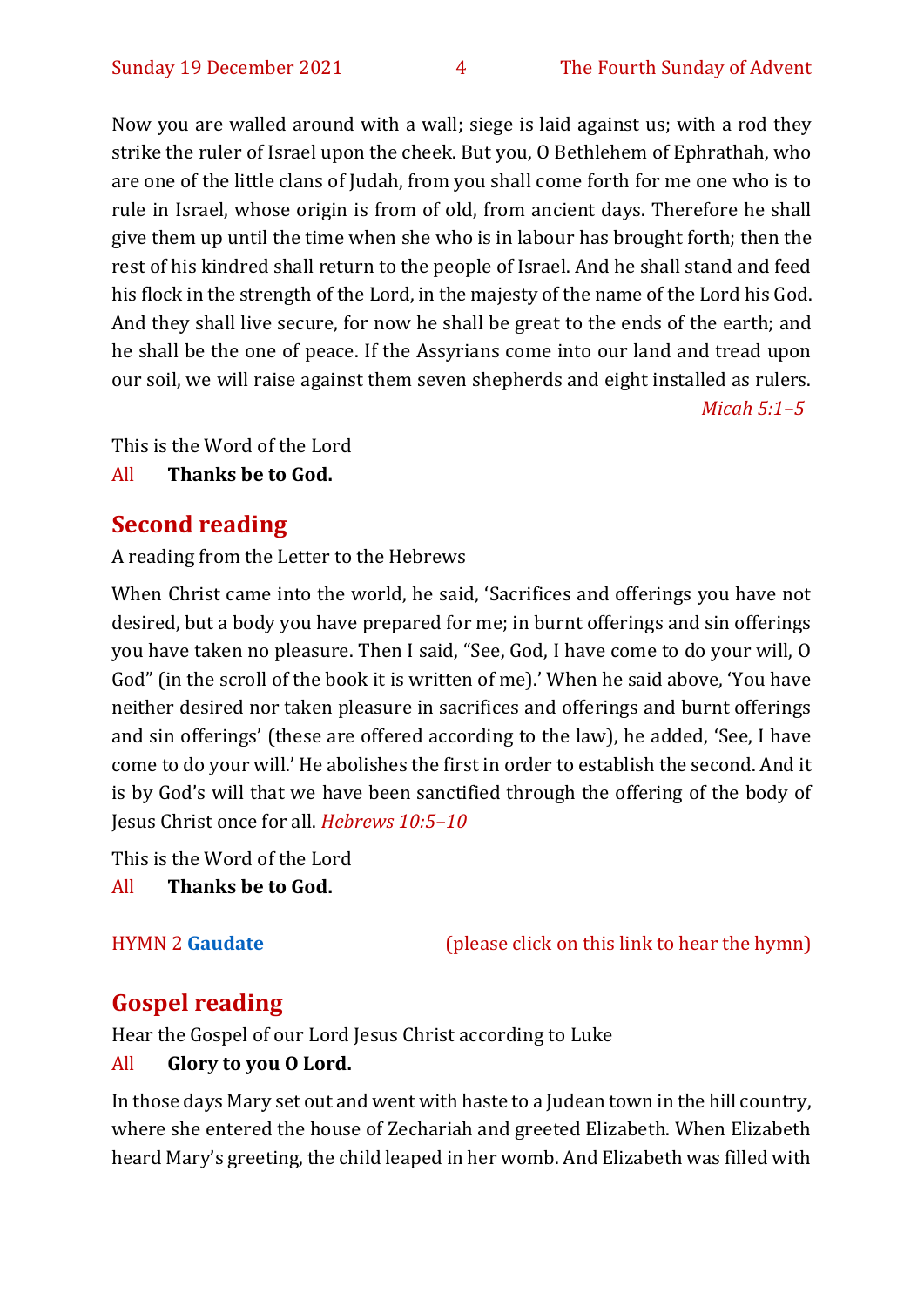the Holy Spirit and exclaimed with a loud cry, 'Blessed are you among women, and blessed is the fruit of your womb. why has this happened to me, that the mother of my Lord comes to me? For as soon as I heard the sound of your greeting, the child in my womb leaped for joy. And blessed is she who believed that there would be a fulfilment of what was spoken to her by the Lord.' *Luke 1:39–45*

This is the Gospel of the Lord

#### All **Praise to you O Christ.**

#### **Sermon**

I want to take us back over three thousand years, in the Holy land the political situation was grim. The population was divided. The current leader of the nation was so very different from the former one, who had catered to the desires of the masses and permitted very perverse practices to weaken worship of the true God and shatter family harmony. He had made alliances with foreign powers that many distrusted, and had weakened the military. The new leader was entirely different and had alienated many with his nationalism and traditional religious practice. He had torn up or torn down many of the institutions put in place by his predecessor. He had begun rebuilding walls to defend his nation against what many called a foreign invasion. But he did so without the unanimous consent of his people, especially the rich and the elite. Thus the people were politically, religiously, and culturally alienated as much as they had ever been in their history. The former king, Ahaz, persecuted those who were faithful to the God of Abraham and Moses. Yet God rescued him, however, even though he didn't deserve rescue, and gave him a new son, now the king, Hezekiah. Hezekiah became one of the handful of good kings in the land of Judah, but he led a divided people, many of whom missed the good old days when they could worship the gods made by their hands, and worship in their own way.

The faithful minority prayed, and were heartened by the prophecies of Isaiah and Micah. They believed God would act, but not through the rich, the powerful, the famous. He would not be seen as the God of Jerusalem, the big city. No, he would act in the same way he acted hundreds of years before when he sent the prophetpriest Samuel off to the hill country, to a village called Bethlehem. Where Samuel had anointed, a red-headed boy named David, who became the second and greatest king of his people. God would act in a similar manner in the time of His choosing, when a woman would give birth to another anointed who would bring together God's people and be great all the way to the ends of the earth.

This ruler would be unlike David, who was sometimes a great sinner, or all the other merely human kings of Israel and Judah. He would be a sinless man born of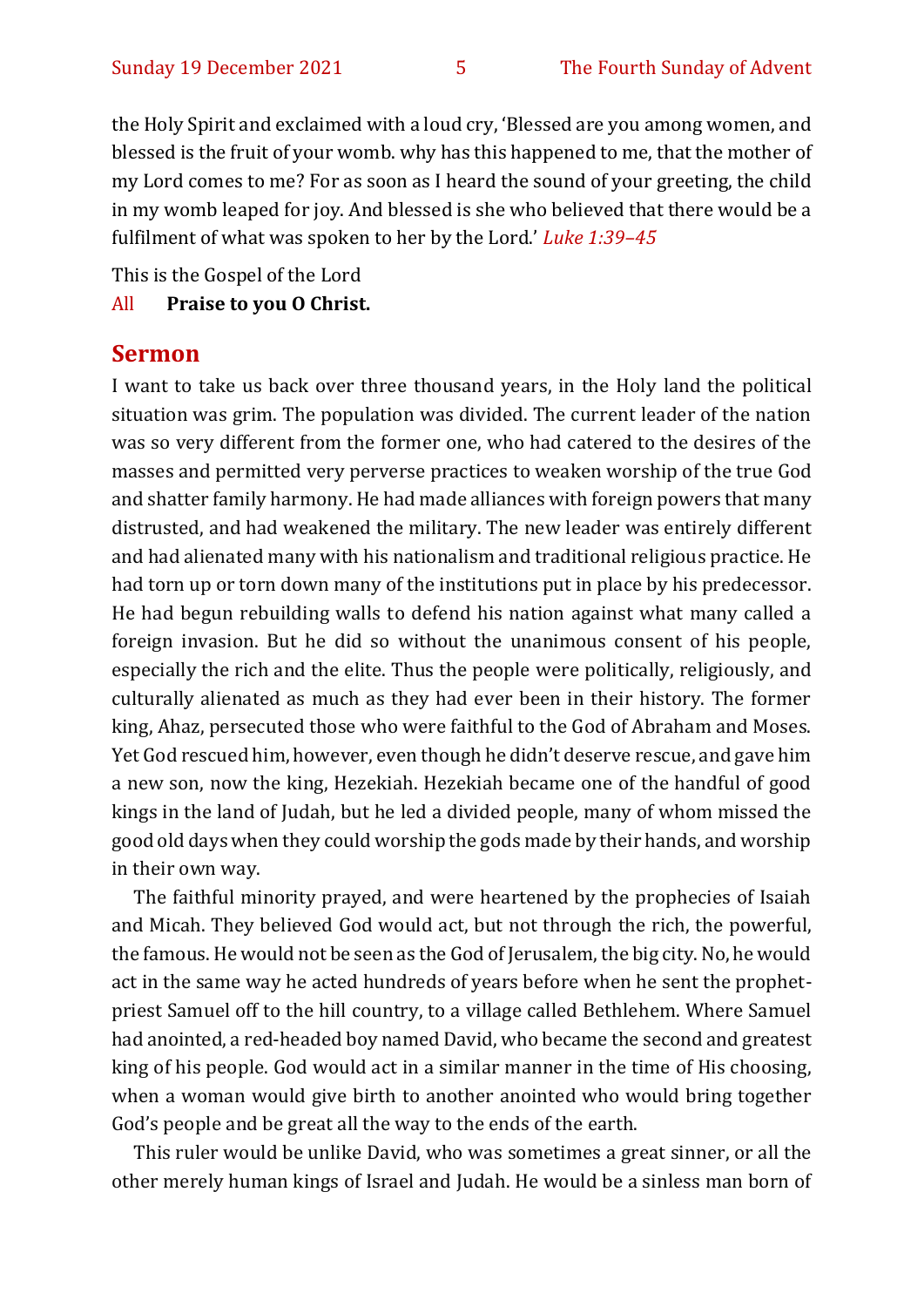a sinless mother. He would have only one goal–to do the will of God the Father, God His father. And by His will, one with the will of God, we are sanctified through the offering of the body of Jesus Christ, whose body we will share in communion. Only Jesus Christ, could save us from sin and bring us all together to pray that God's will be done on earth as it is done in heaven. So, in the fullness of time, when every political manoeuvre had been tried by the people of the Old Covenant, when the only peace known was a kind of oppressive stability imposed under the boot of Roman legions, God took on a weak human nature. He did so by sending His messenger to a teenage virgin in the nothing village of Nazareth, a young maiden named Mary. Who would be the mother of the Messiah, the mother of the Redeemer, the promised Second Eve. She would be the Queen Mother of Israel, the woman beloved of God, and, because of the life and death and Resurrection of her Son, the Mother of Mercy and of Grace. She would have a dignity beyond that of any other woman, blessed among women.

And so what does she immediately do? The angel had told her that her elderly cousin, Elizabeth, thought to be unable to have children, was already in her sixth month of pregnancy. She arose and went 'with haste' to Elizabeth's hamlet. Now it wasn't just down the road a mile or two. It was about a week away by foot, down the Jordan valley and up a barren stretch called the 'valley of death.' She probably joined a caravan for protection, and arrived, footsore and weary and newly pregnant, to hear Elizabeth prophetically call her 'the mother of my Lord' and her tiny embryonic child 'the blessed fruit of thy womb.' Even John the Baptist, growing inside the womb of his mother Elizabeth, did a little dance of joy. And then Mary intoned the song, 'My soul magnifies the Lord … for He has looked on the lowliness of His servant … all generations shall call me blessed.'

In other words, Mary, in her poverty, shared her blessing and the work of her hands with someone even poorer and needier than she was–an elderly woman about to give birth for the first time.

So what can we take away from these beautiful, but remote stories of God's working among humans? First of all, whatever your political philosophy or party, remember that politics is not going to bring peace on earth and good will to humans. It never has and it never will, because most politicians are in it for what power and glory and mis-management they can get for themselves. Only the power of God, working in individual minds and hearts to convert them and attune them to do His will, can bring peace and goodness and beauty and truth to our world. So we have to pray for our own conversion and healing, and for the conversion and healing of Gods children.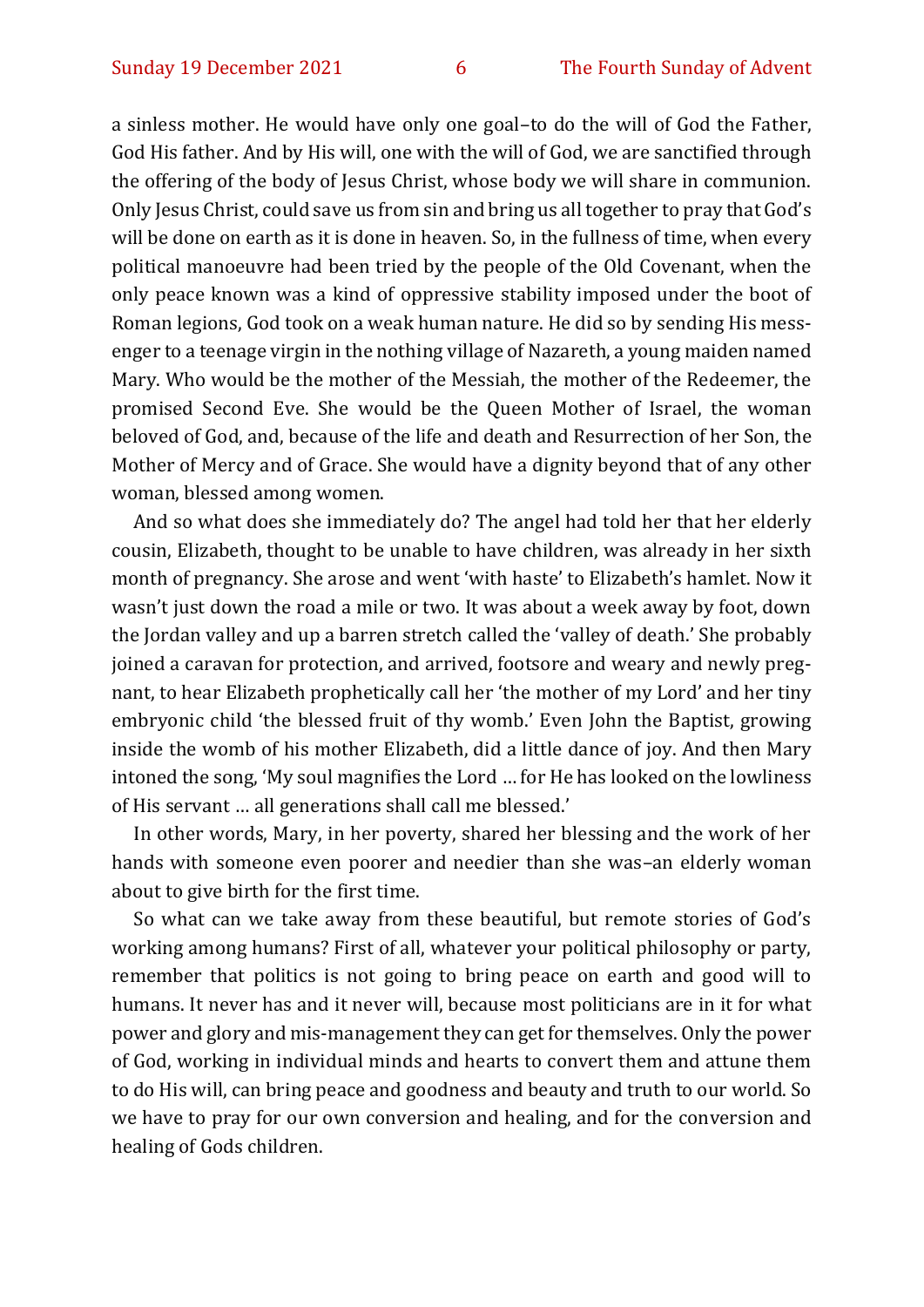Second, as we prepare for Christmas, we have to remember that the gift of God is the gift we should want for ourselves and those we love. And that this gift is not a thing, but a person. So if we have sins that need repenting, we need to confess them and be absolved and be prepared for Christ's coming. All of us are sinners in need of Christ's forgiveness, and He wants to give it to us. So make your plans today if possible for attending Communion on Christmas eve or day and celebrate the true gift of God to man.

And finally, give gifts to the poor. Time, if you can spare it, money if you have any. Jesus came to the poor first of all, and then to the rich kings. Jesus is a gift for all. Help Him share with those who are homeless and in need. Then your Christmas will truly be life changing, and not just for yourself. Amen.

# **The Creed**

Do you believe and trust in God the Father, the source of all being and life, the one for whom we exist?

#### All **We believe and trust in him.**

Do you believe and trust in God the Son, who took our human nature, died for us and rose again?

#### All **We believe and trust in him.**

Do you believe and trust in God the Holy Spirit, who gives life to the people of God and makes Christ known in the world?

#### All **We believe and trust in him.**

This is the faith of the Church.

All **This is our faith. We believe and trust in one God, Father, Son and Holy Spirit. Amen.**

# **Prayers of intercession**

As we approach the celebration of the birth of our Saviour, let us turn our hearts and minds to the Father, with confidence in his generous love and mercy: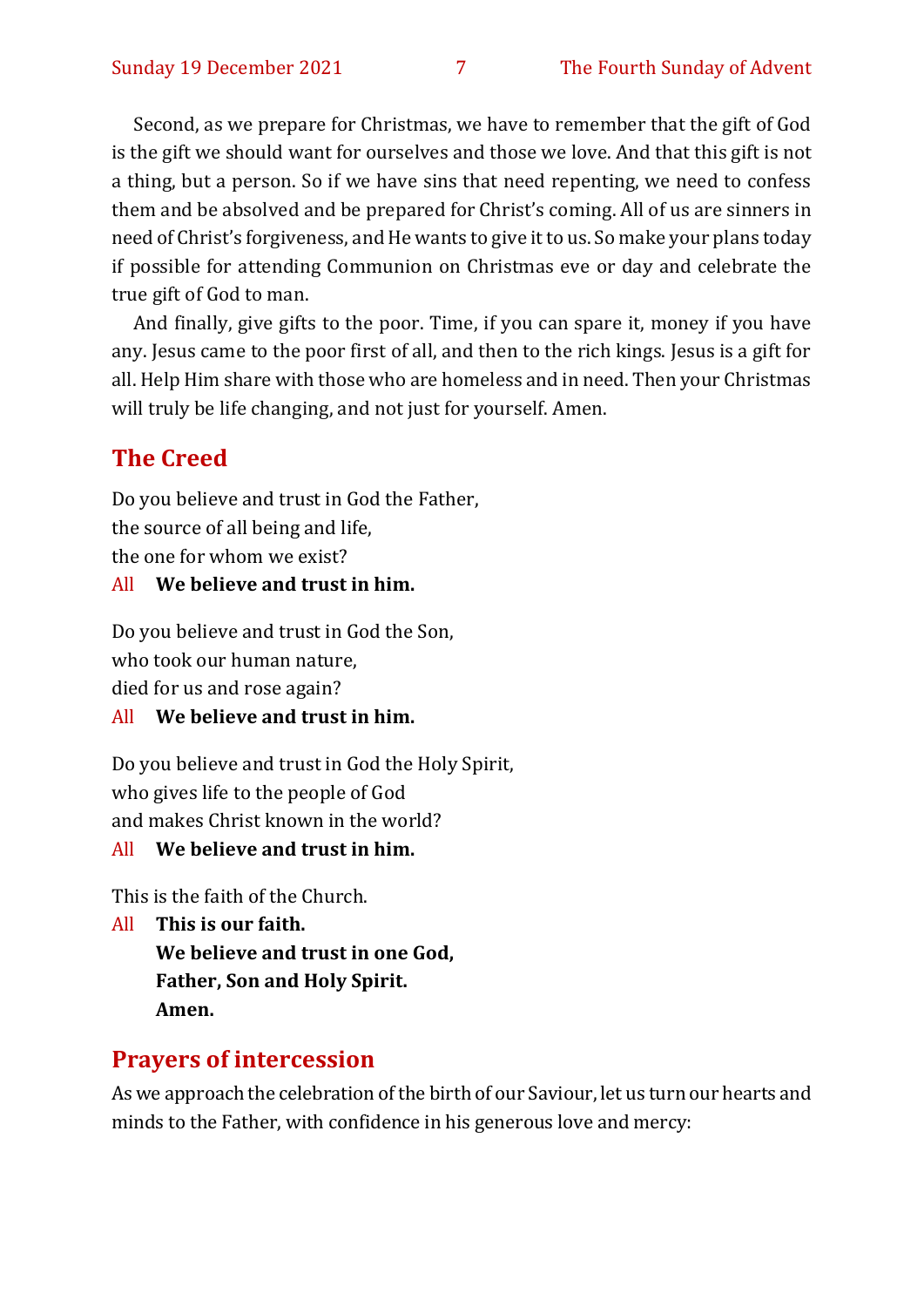That the Church will faithfully proclaim the Word of God to every part of the world, we pray to the Lord ...

#### All **Amen. We pray to the Lord.**

That Government leaders will be responsive to the needs of their people, especially families with young children, we pray to the Lord...

#### All **Amen. We pray to the Lord.**

That all who are pregnant and afraid may welcome the life within them, and draw strength from the angel Gabriel's words to Mary: Do not fear, we pray to the Lord ...

#### All **Amen. We pray to the Lord.**

That the poor, the lonely, and the neglected will experience God's love during this joyful season through the kindness of others, we pray to the Lord ...

#### All **Amen. We pray to the Lord.**

That all who are busy making preparations to celebrate Christmas will take time to reflect on God's love for them, we pray to the Lord ...

#### All **Amen. We pray to the Lord.**

For those who have died, that as they shared our Christmas joy on earth, they may come to enjoy eternal glory in God's kingdom, we pray to the Lord ...

#### All **Amen. We pray to the Lord.**

Almighty God, prepare our hearts with your grace, that like Mary, we may be a worthy dwelling place for your Son. We ask this through Christ our Lord. Amen. All **Amen.**

Merciful Father,

All **accept these prayers for the sake of your Son, our Saviour Jesus Christ. Amen.**

# **The peace**

May the God of peace make you completely holy, ready for the coming of our Lord Jesus Christ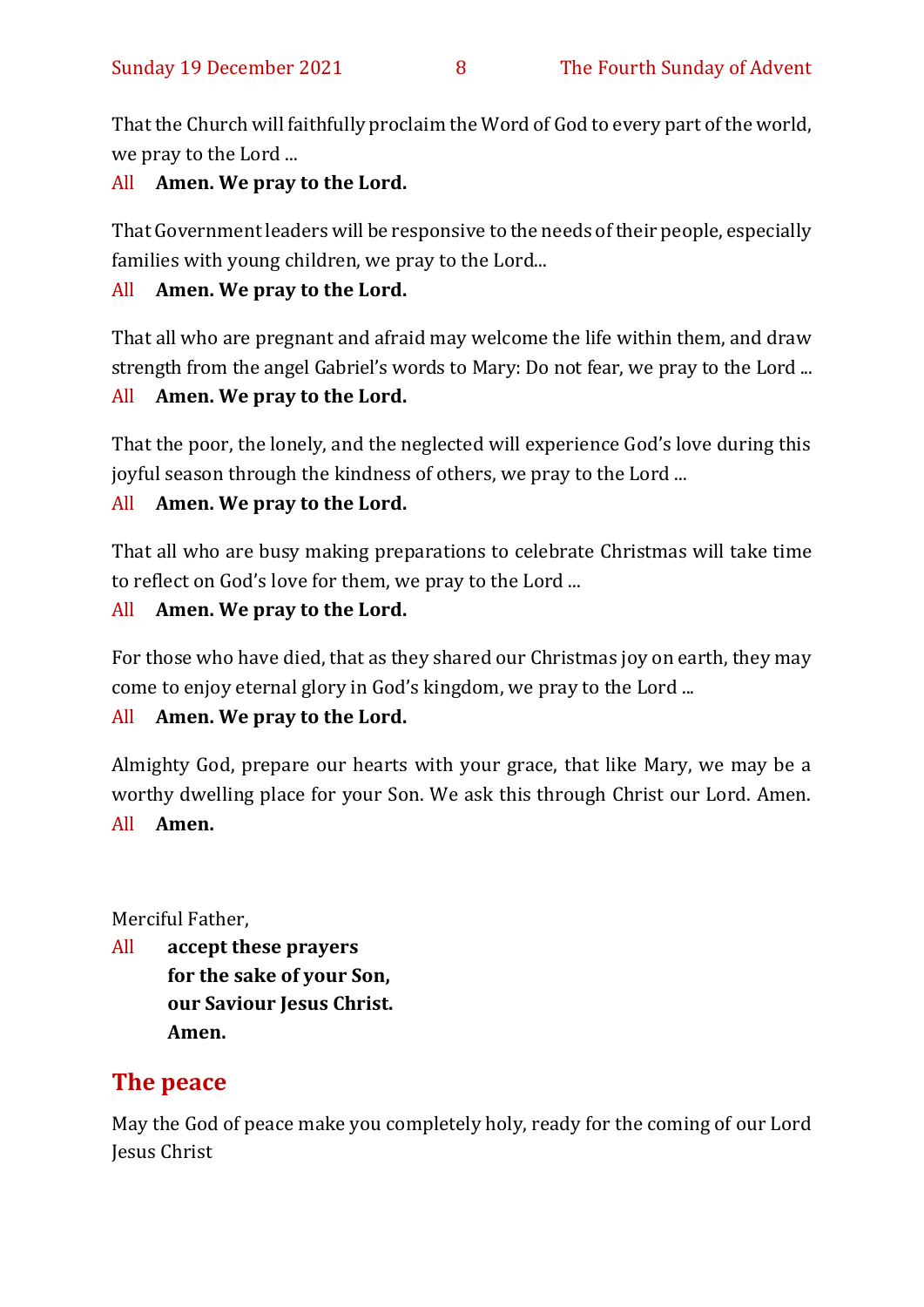The peace of the Lord be always with you,

All **And also with you.**

HYMN 3 **[The rocking carol](https://www.youtube.com/watch?v=R-yJ_C7_KYc)** (please click on this link to hear the hymn)

The liturgy of the Communion Service appears below

# The Dismissal

May God the Father, judge all-merciful, make us worthy of a place in his kingdom.

May God the Son, coming among us in power, reveal in our midst the promise of his glory.

May God the Holy Spirit make us steadfast in faith, joyful in hope and constant in love

And the blessing of God the Almighty: Father, Son, and Holy Spirit, be with you now and remain with you always.

All **Amen.**

HYMN 4 **[The angel Gabriel came down](https://www.youtube.com/watch?v=pliqObTHxUQ)** (click on this link to hear the hymn)

Go in peace to love and serve the Lord.

All **In the name of Christ. Amen.**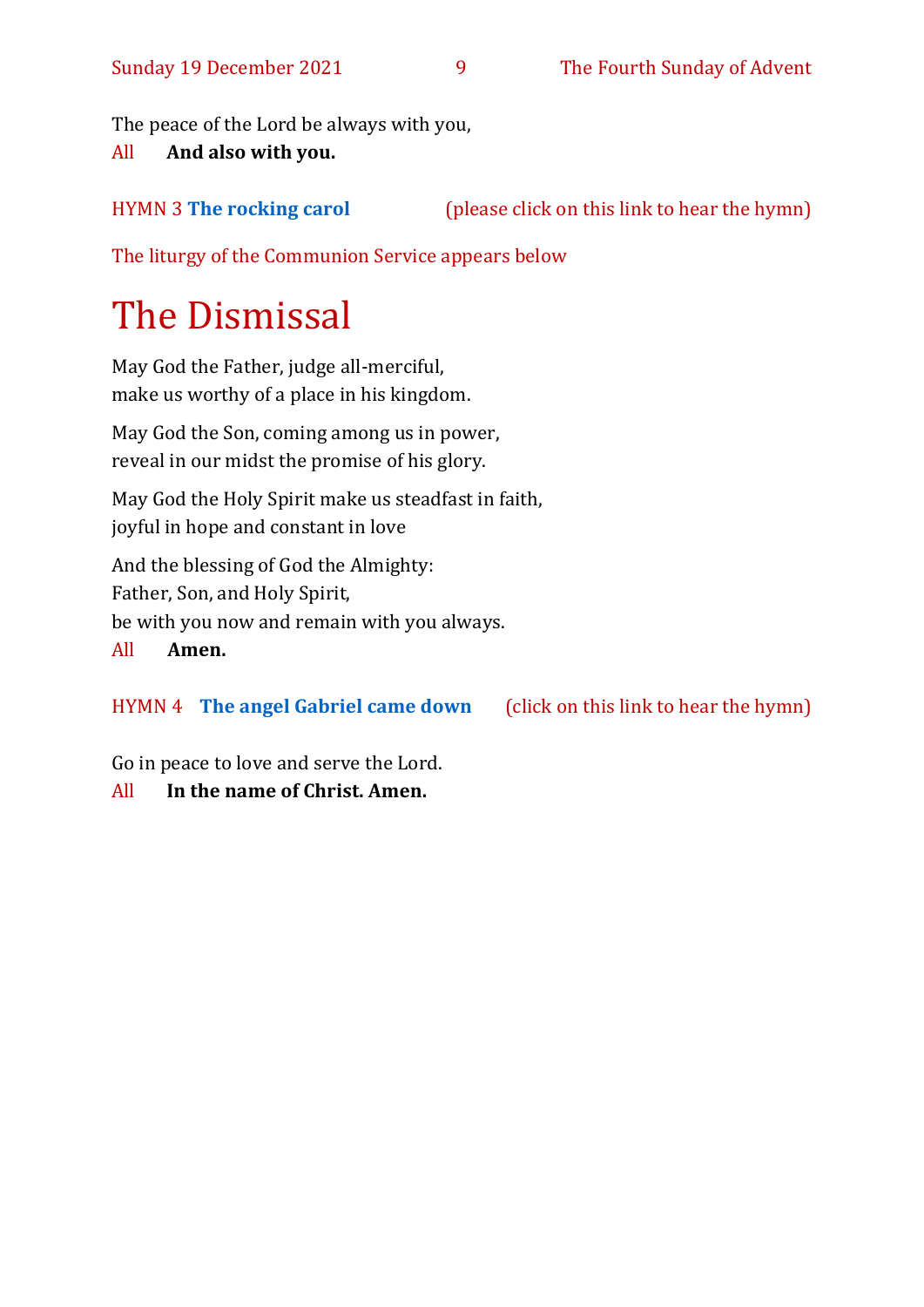# The Liturgy of the Sacrament

## Eucharistic Prayer (prayer E)

The Lord be with you

#### All **and also with you.**

Lift up your hearts.

#### All **We lift them to the Lord.**

Let us give thanks to the Lord our God.

#### All **It is right to give thanks and praise.**

Father, you made the world and love your creation. You gave your Son Jesus Christ to be our Saviour. His dying and rising have set us free from sin and death. And so we gladly thank you, with saints and angels praising you, and saying,

All **Holy, holy, holy Lord, God of power and might, heaven and earth are full of your glory. Hosanna in the highest. Blessed is he who comes in the name of the Lord. Hosanna in the highest.**

We praise and bless you, loving Father, through Jesus Christ, our Lord; and as we obey his command, send your Holy Spirit, that broken bread and wine outpoured may be for us the body and blood of your dear Son.

On the night before he died he had supper with his friends and, taking bread, he praised you. He broke the bread, gave it to them and said: Take, eat; this is my body which is given for you; do this in remembrance of me.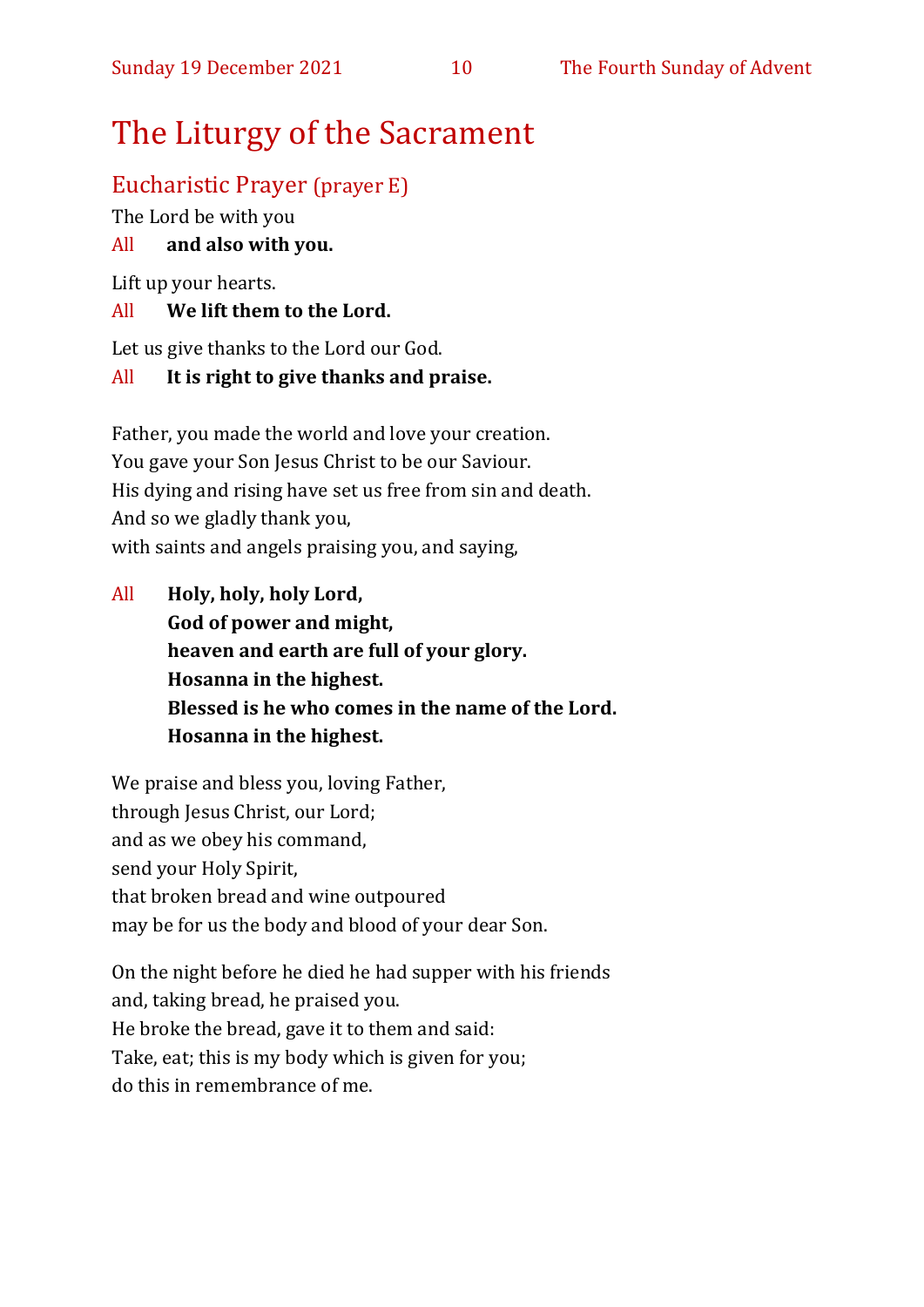When supper was ended he took the cup of wine. Again he praised you, gave it to them and said: Drink this, all of you; this is my blood of the new covenant, which is shed for you and for many for the forgiveness of sins. Do this, as often as you drink it, in remembrance of me.

So, Father, we remember all that Jesus did, in him we plead with confidence his sacrifice made once for all upon the cross.

Bringing before you the bread of life and cup of salvation, we proclaim his death and resurrection until he comes in glory.

Great is the mystery of faith:

# All **Christ has died. Christ is risen. Christ will come again.**

Lord of all life, help us to work together for that day when your kingdom comes and justice and mercy will be seen in all the earth.

Look with favour on your people, gather us in your loving arms and bring us with all the saints to feast at your table in heaven.

Through Christ, and with Christ, and in Christ, in the unity of the Holy Spirit, all honour and glory are yours, O loving Father, for ever and ever.

All **Amen.**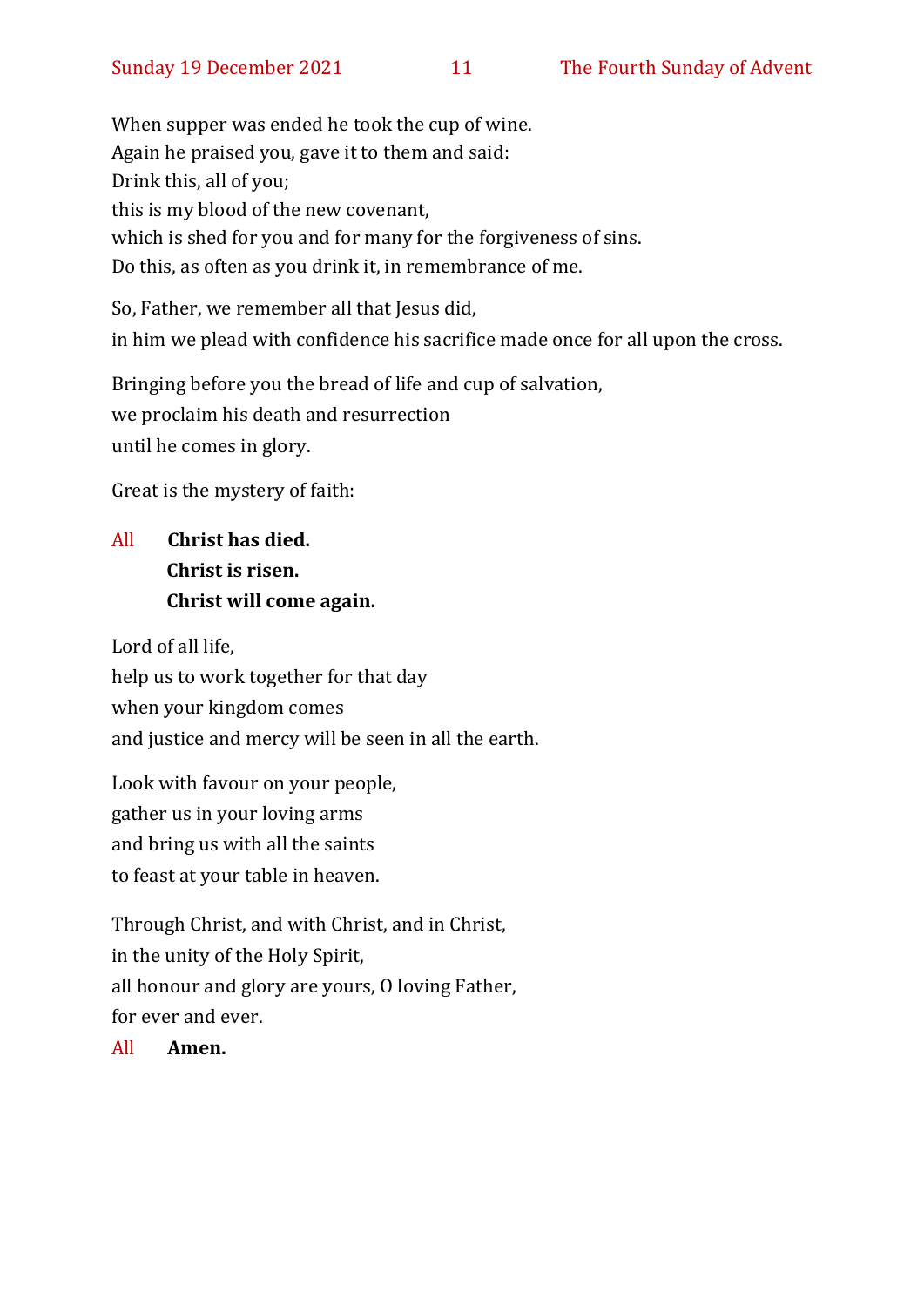# The Lord's Prayer

As our Saviour taught us, so we pray

All **Our Father in heaven, hallowed be your name, your kingdom come, your will be done, on earth as in heaven. Give us today our daily bread. Forgive us our sins as we forgive those who sin against us. Lead us not into temptation but deliver us from evil. For the kingdom, the power,** 

**and the glory are yours now and for ever. Amen.**

# Breaking of the Bread

We break this bread to share in the body of Christ.

- All **Though we are many, we are one body, because we all share in one bread.**
- All **Lamb of God,**

**you take away the sin of the world, have mercy on us.**

**Lamb of God, you take away the sin of the world, have mercy on us.**

**Lamb of God, you take away the sin of the world, grant us peace.**

Draw near with faith. Receive the body of our Lord Jesus Christ which he gave for you, and his blood which he shed for you. Eat and drink in remembrance that he died for you, and feed on him in your hearts by faith with thanksgiving.